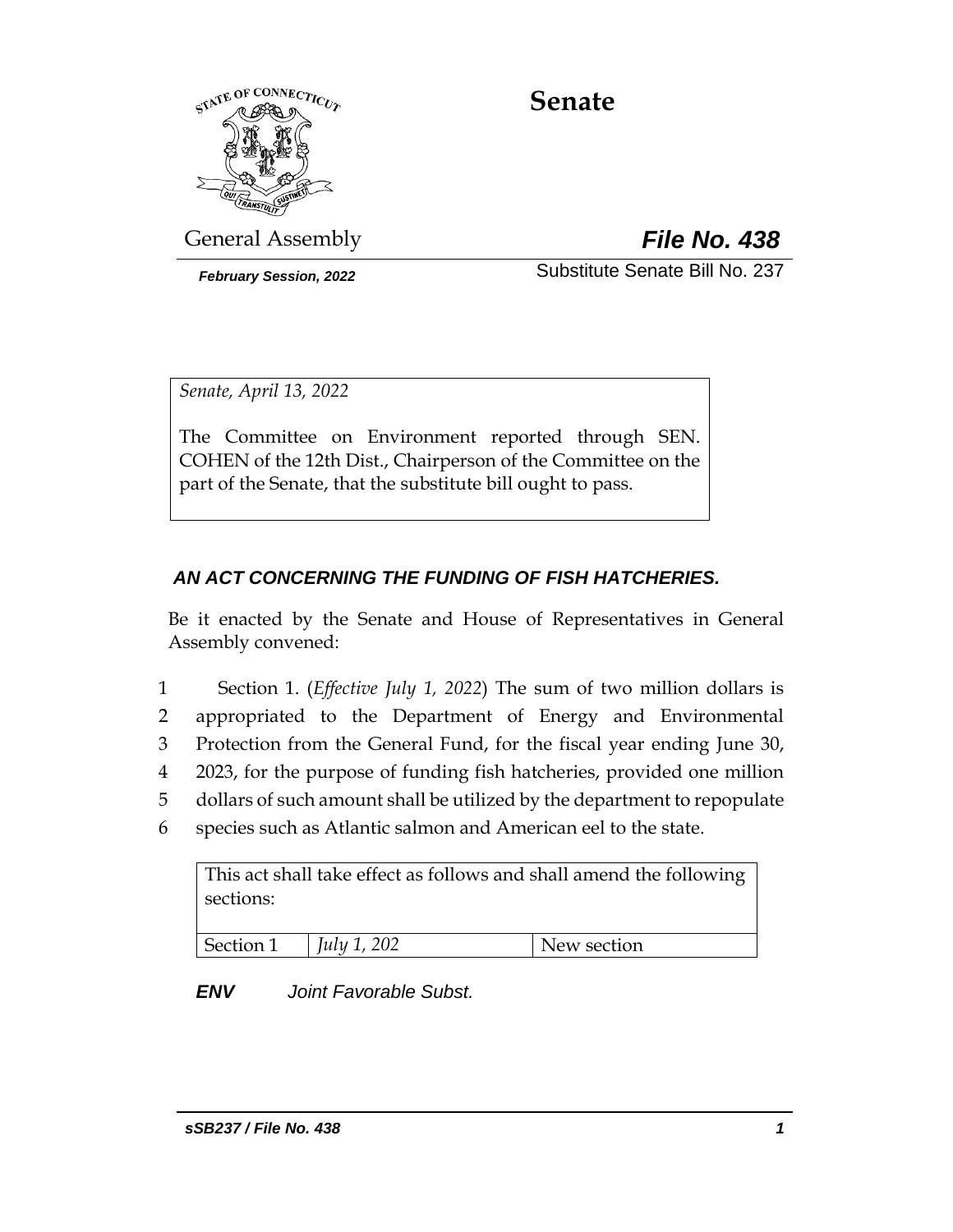*The following Fiscal Impact Statement and Bill Analysis are prepared for the benefit of the members of the General Assembly, solely for purposes of information, summarization and explanation and do not represent the intent of the General Assembly or either chamber thereof for any purpose. In general,*  fiscal impacts are based upon a variety of informational sources, including the analyst's professional *knowledge. Whenever applicable, agency data is consulted as part of the analysis, however final products do not necessarily reflect an assessment from any specific department.*

### *OFA Fiscal Note*

*State Impact:* See Below

*Municipal Impact:* None

#### *Explanation*

The bill appropriates \$2.0 million to the Department of Energy and Environmental Protection in FY 23 for fish hatcheries. Of that amount, \$1.0 million must be used by DEEP to repopulate Atlantic salmon and American eel species.

sHB 5037, the Appropriations Committee Budget for FY 23, includes \$1.0 million for DEEP to repopulate Atlantic salmon and American eel.

#### *The Out Years*

The annualized ongoing impact described above would continue into the future subject to appropriation levels and inflation.